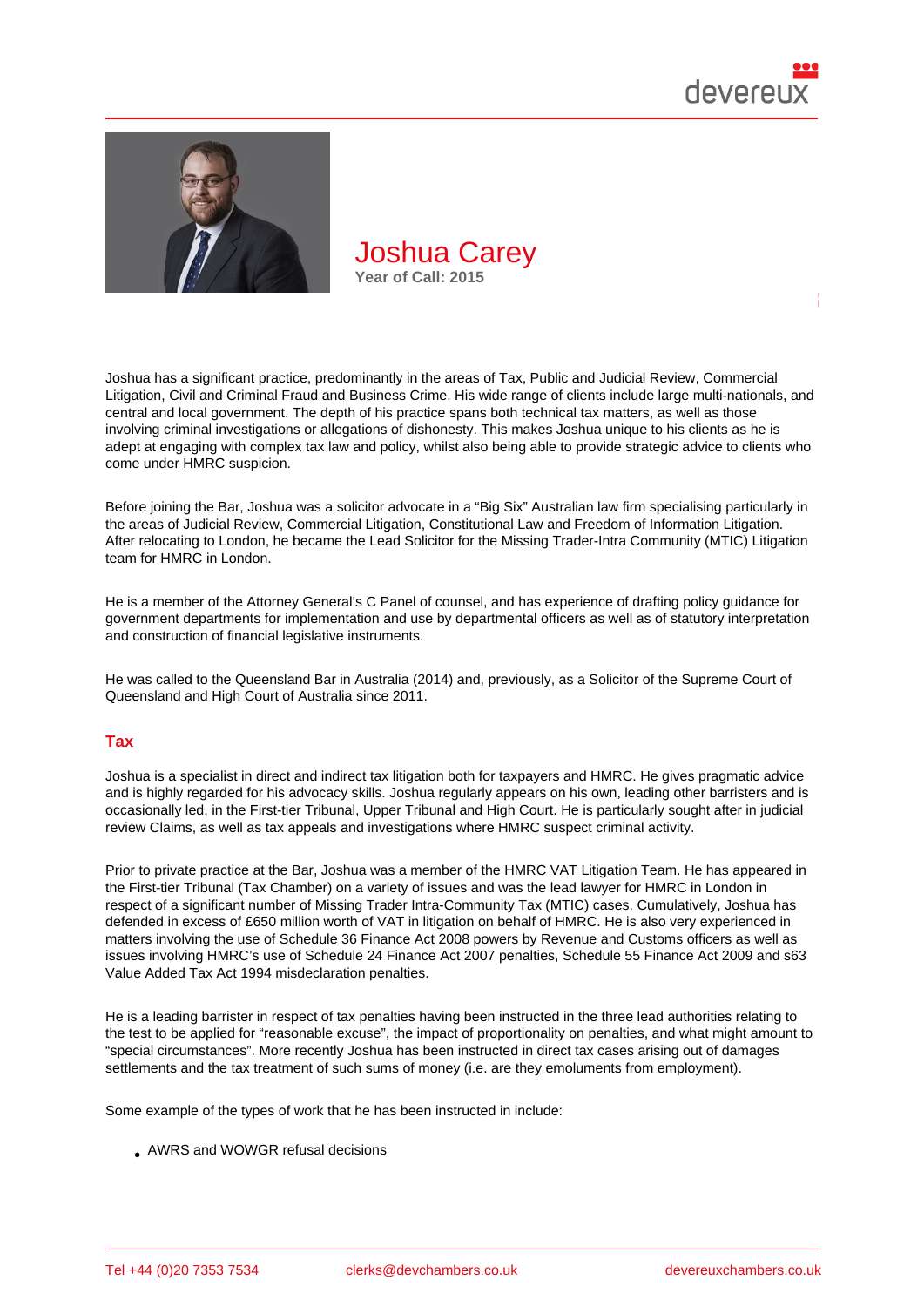- Excise assessments/Customs Duties and penalties
- VAT registration appeals (including deregistration on the basis of abuse of the VAT system)
- VAT assessments and associated penalties
- Denials of input tax on the Kittel basis
- Earnings appeals (including termination payments)
- Self-assessment penalties
- . Top slicing relief
- National Insurance contributions
- Avoidance litigation (including DOTAS, s74A D Income Tax Act 2007 and Ramsay abuse)
- COP8 and 9 investigations
- Damages litigation in the High Court arising out of alleged Revenue officer's negligent performance of their duties

# Off-payroll working (IR35)

Joshua accepts instructions in IR35 matters for both HMRC and the taxpayer.

His most recent matters relate to the tax treatment of the earnings of two sports broadcasters and their production company.

## Commercial Litigation

Joshua has extensive experience in Commercial Litigation, including during his practice as a solicitor in Australia.

Amongst his notable instructions are an international joint venture dispute for one of the leading mining companies in the world and a \$8m AUD (£4.6m) breach of contract case where the allegation was, amongst other things, that there were breaches of an implied term of the contract and whether the damages that were claimed were too remote.

More recently he has been engaged in actions arising out of claims of misfeasance in public office, as well as breach of contract. He has also been sought out to give advice about fraudulent and negligent misstatement claims involving a company with a £200M annual turnover.

# Business Crime

Joshua's white collar criminal practice encompasses financial crime, criminal tax, and proceeds of crime matters (including account/cash freezing orders and account/cash forfeiture orders).

He has been separately instructed to defend alleged frauds on both the Ministry of Defence and the Home Office where there were millions of pounds said to have been defrauded.

He accepted instructions in a money laundering matter where the Defendant was accused of converting criminal property. He also recently successfully defended an accountant who was alleged to have conspired to defraud the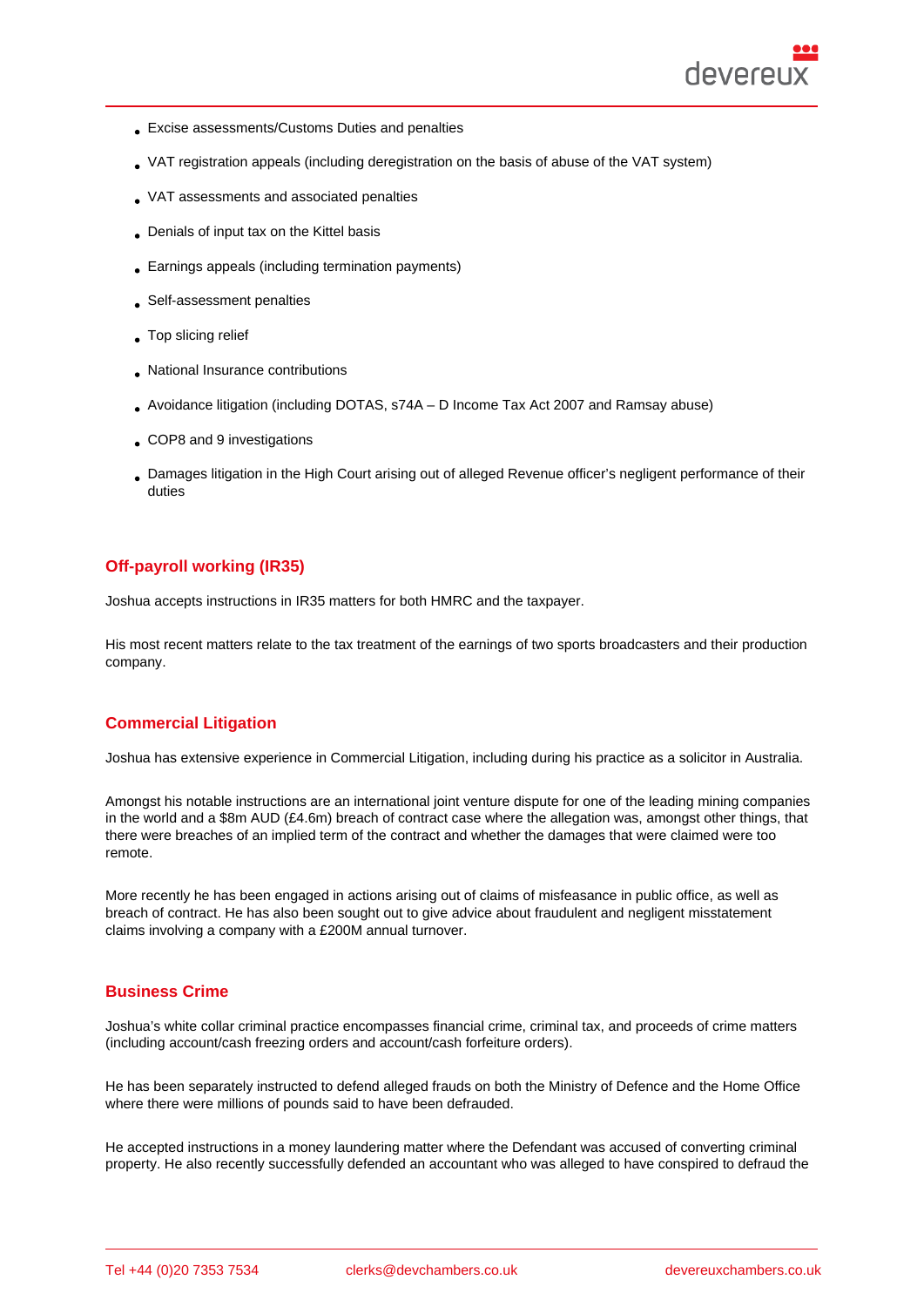revenue of over a million pounds of corporation tax.

He brings experience as an accomplished tax practitioner to the criminal sphere to aid his clients. He is often called on to deploy his tax experience to counter allegations made by the Crown that someone has evaded VAT or somehow cheated the revenue. As part of his robust defence of his clients in tax cases he has been able to raise arguments about the manner in which VAT assessments have been made, both in terms of time limits within which they ought to have been made and the value of the assessments. This often includes advising at the investigative stages where HMRC have opened an enquiry, or are considering whether to make a VAT assessment/deregister a trader.

### Notable cases

#### Court of Appeal

- The Commissioners for HM Revenue and Customs -v- Ian Charles t/a Boston Computer Group Europe [2019] EWCA Civ 2176 (Lewison LJ, Newey and Asplin LJJ) The Revenue successfully appealed against a refusal to strike out a Claim in the Queen's Bench Division where it was originally held by a High Court Judge that a narrow duty of care may exist on the Revenue to verify the factual accuracy of both its own [evidence and its opponents evidence because a taxpayer was exercising a statutory right of appeal. The](https://bit.ly/3f0rtx2) Court of Appeal unanimously allowed the Appeal and opined that there was clearly no such duty of care that could arise in adversarial litigation between parties, even where one of the parties was a statutory authority.
- The Commissioners for HM Revenue and Customs -v- Keith Murphy (to be listed). The Revenue have successfully sought permission to appeal the Upper Tribunal's decision as to whether the word "profit" in ss62(2)(b) of ITEPA should be given a fiscal interpretation (i.e. net or gross profit), or whether it should be viewed as a benefit. The underlying dispute relates to whether a decision by the taxpayer to enter into a Damages Based Agreement which required a sum of money to be paid away to discharge a success fee should be subject to tax, or whether the sum of money was taxable after exclusion of the money paid away to discharge a success fee. Joshua is leading Colm Kelly in this Appeal.
- Tower Bridge GP Ltd -v- Revenue and Customs Commissioners (listed to be heard in July 2022). The taxpayer has been granted permission to appeal against the Upper Tribunal's decision. Key issuers in the appeal are whether input tax can be reclaimed on an invoice that did not have the requisite information on it pursuant to Regulations 13 and 14 of the Value Added Tax Regulations 1995.

High Court (Reported decisions)

- R (On the Application of Ingenious Construction Ltd) -v- The Commissioners for HM Revenue and Customs [2020] EWHC 2255 (Admin) (per Sir Ross Cranston) which was a case about interim relief and whether a challenge to a deregistration decision (i.e. deregister from VAT) was challengeable in the High Court. The Court concluded that the proper forum was the tax tribunal, and an interim injunction should be refused [pending something akin to an "abuse of power, impropriety or unfairness".](https://www.bailii.org/ew/cases/EWHC/Admin/2020/2255.html)
- R (On the Application of Martin William Clayton) -v- Crown Court sitting at Maidstone and Director of Border Force [2020] 4 WLR 141 (Admin) (per Mr Justice Kerr) which was a case about the proper interpretation of "gift" and "money's worth" within the meaning of Excise Goods (Holding, Movement and Duty Point) Regulations 2010.
- [Panorama Cash & Carry Ltd -v- The Commissioners for HM Revenue and Customs](https://www.bailii.org/ew/cases/EWHC/Admin/2020/1729.html) [2020] EWHC 1808 (Ch) (per Chief Master Marsh) which was a case in which the Claimant alleged misfeasance in public office against the Revenue as well as a breach of Community Law. The High Court struck out the Claim.
- [R \(On the Application of Thames Wines Limited\) -v- HM Revenue and Customs \[201](https://www.bailii.org/ew/cases/EWHC/Ch/2020/1808.html)7] EWHC 452 (Admin) which was a case about whether HMRC could deregister a taxable person in the absence of domestic authority.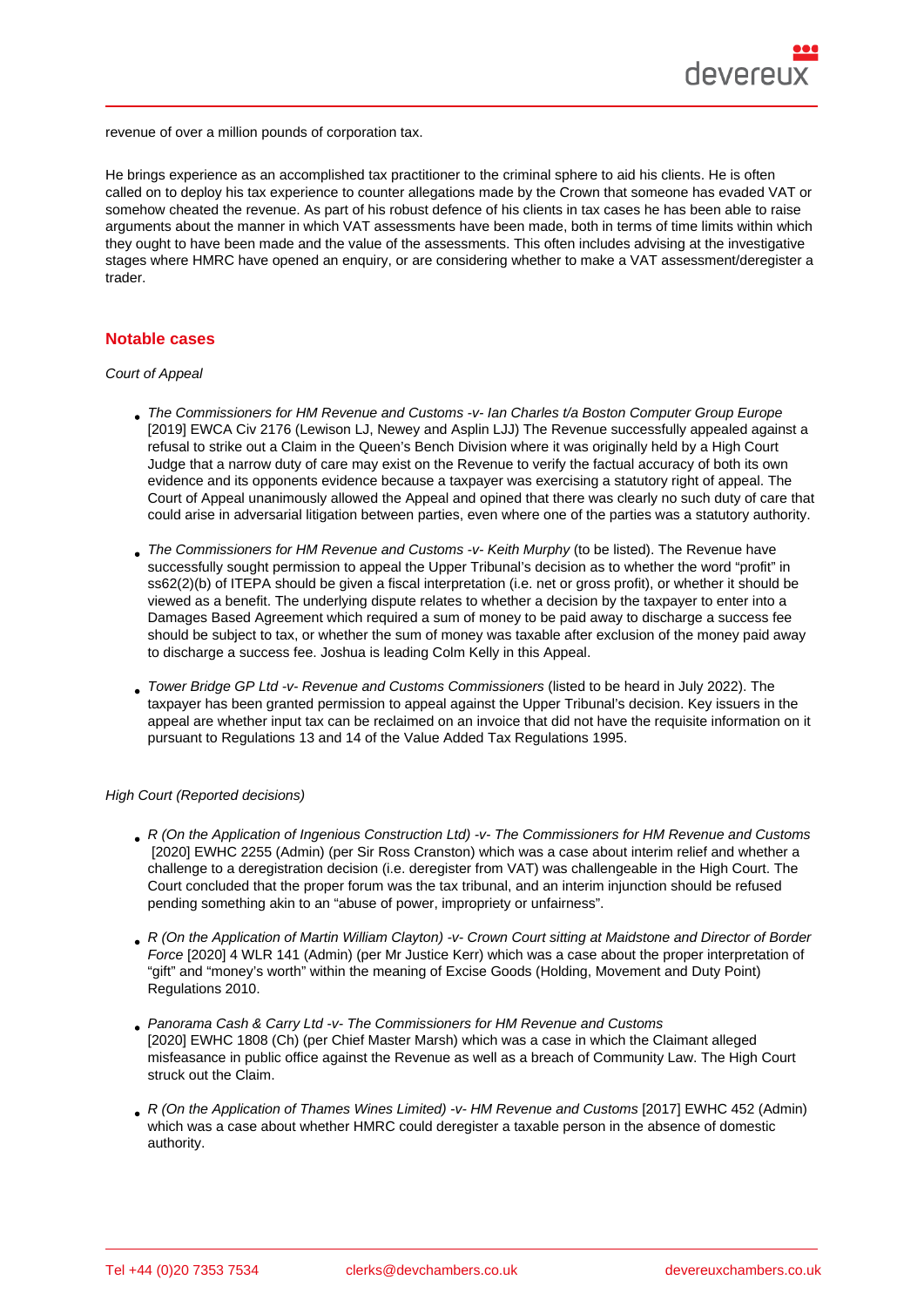Upper Tribunal (Tax and Chancery Chamber)

- Keith Murphy -v- Revenue and Customs Commissioners [2021] UKUT 152 (TCC) (per Green J and UTJ Greenbank) The Appellant sued the Met Police for unpaid earnings. He entered a damages based agreement to bring the Claim with his lawyers. The claim settled and a settlement agreement entered into which triggered a success fee being paid to his lawyers. The Upper Tribunal considered whether the unpaid [earnings should be taxed on the basis of the full amount](https://www.bailii.org/uk/cases/UKUT/TCC/2021/152.html) (i.e. settlement sum including the success fee) or the reduced amount (i.e. the money paid to the lawyers by way of success fee). The Upper Tribunal has granted permission to appeal to the Court of Appeal.
- Tower Bridge GP Ltd -v- Revenue and Customs Commissioners [2021] UKUT 30 (TCC) (per Fancourt J and UTJ Herrington) The Appellant alleged that the substantive conditions for the deduction of input tax had been met which permitted the denial of input tax from their output tax. It was said that once the substantive conditions had been met the formal conditions (i.e. valid [VAT number\) were irrelevant. The Upper Tribunal rejected this. P](https://www.bailii.org/uk/cases/UKUT/TCC/2021/30.html)ermission to appeal had been granted to the Court of Appeal.
- Nicholas and Charlotte Sandham t/a/ Premier Metals Leeds [2020] UKUT 193 (TCC) (Miles J and UTJ Richards) The Appellants claimed that the Kittel principle did not apply to a partnership where a dishonest agent was carrying out the transactions. It was suggested that because a partnership is comprised of natural persons, if they did not know or have the means of knowing of knowing then dishonest knowledge of an agent could not be attributed to them. The Upper Tribunal rejected this on the basis that the ordinarily principles of agency applied so as to make a principal liable.
- Revenue and Customs Commissioners v. Nigel Rogers and Craig Shaw [2019] UKUT 0406 (TCC) (per Zacaroli J and UTJ Richards) This was a successful appeal by HMRC against an FTT decision on the papers in relation to late filing penalties. HMRC appealed on four grounds. Whether the FTT had jurisdiction to consider whether a valid Notice to File pursuant to s8 Taxes Management Act 1970 had been issued to [them for the purposes of a Schedule 55 Penalty; whether the FTT wrongl](https://bit.ly/3eXny42)y applied a literal interpretation of s8 of the TMA by concluding that it required an officer to be identified when a s8 Notice to File was issued; whether the FTT was wrong to conclude that s8(1) of the TMA required a s8 Notice to File to be issued by a "flesh and blood" officer rather than a computer, and whether the FTT had denied the Revenue procedural fairness in arriving at its decision. Joshua was led by Aparna Nathan QC.
- Wiesenfeld and Anor -v- The Commissioners for HM Revenue and Customs [2019] UKUT 301 (TCC) (per UTJ Richards and UTJ Greenbank) The Appellants appealed against the decision to refuse to permit evidence to be adduced by and through their represe[ntative in a Polish Lo](https://www.devereuxchambers.co.uk/barristers/profile/aparna-nathan)ss Relief appeal in the Tribunal. The FTT refused to permit the representative to say what he had heard as this was not contained within the [witness evidence, and in any event was said to be hearsay. Joshua's advoca](https://bit.ly/2YU41fi)cy was praised by the Upper Tribunal as both being "fair" and "valiant". The Upper Tribunal determined that the FTT had been wrong to exclude the evidence on the basis that it was hearsay but that this did not make any difference to the overall outcome of the Appeal which turned on whether the careless penalty that had been imposed (the Appellants wrongly having claimed loss relief) was proper. The Upper Tribunal said that it was and the Appeals were dismissed.
- Elbrook Cash and Carry Limited -v- The Commissioners for HM Revenue and Customs [2019] UKUT 201 (TCC) (per Zacaroli J and UTJ Scott) This case considered whether witness statements needed to have opinion redacted from them or whether the Tribunal had power to consider opinion evidence and simply give what weight it wished to that evidence. It also revised the so-called Fairford direction so as to permit cross[examination where there was no positive case advanced, but a challenge to the evidenc](https://bit.ly/2Bw9Nux)e was sought to be made by an Appellant. This represents an amendment to the guidance originally provided in Fairford but the Upper Tribunal refused to go so far as to say the Fairford direction was wrong in principle. Joshua was led by Howard Watkinson.
- Barry Edwards -v- The Commissioners for HM Revenue and Customs [2019] UKUT 131 (TCC) (per Nugee J and UTJ Herrington) This case examined whether the Schedule 55 Penalty regime was proportionate and the fact that even if no tax was due, this did not amount to a "special circumstance" for the purposes of reducing a tax penalty to nil.
- [Christine Perrin -v- The Commissioners for HM Revenue and Customs](https://bit.ly/2ZzYcm4) [2018] UKUT 0128 (TCC) (per UTJ Herrington and UTJ Poole) This case marks the first opportunity the Upper Tribunal has had to consider the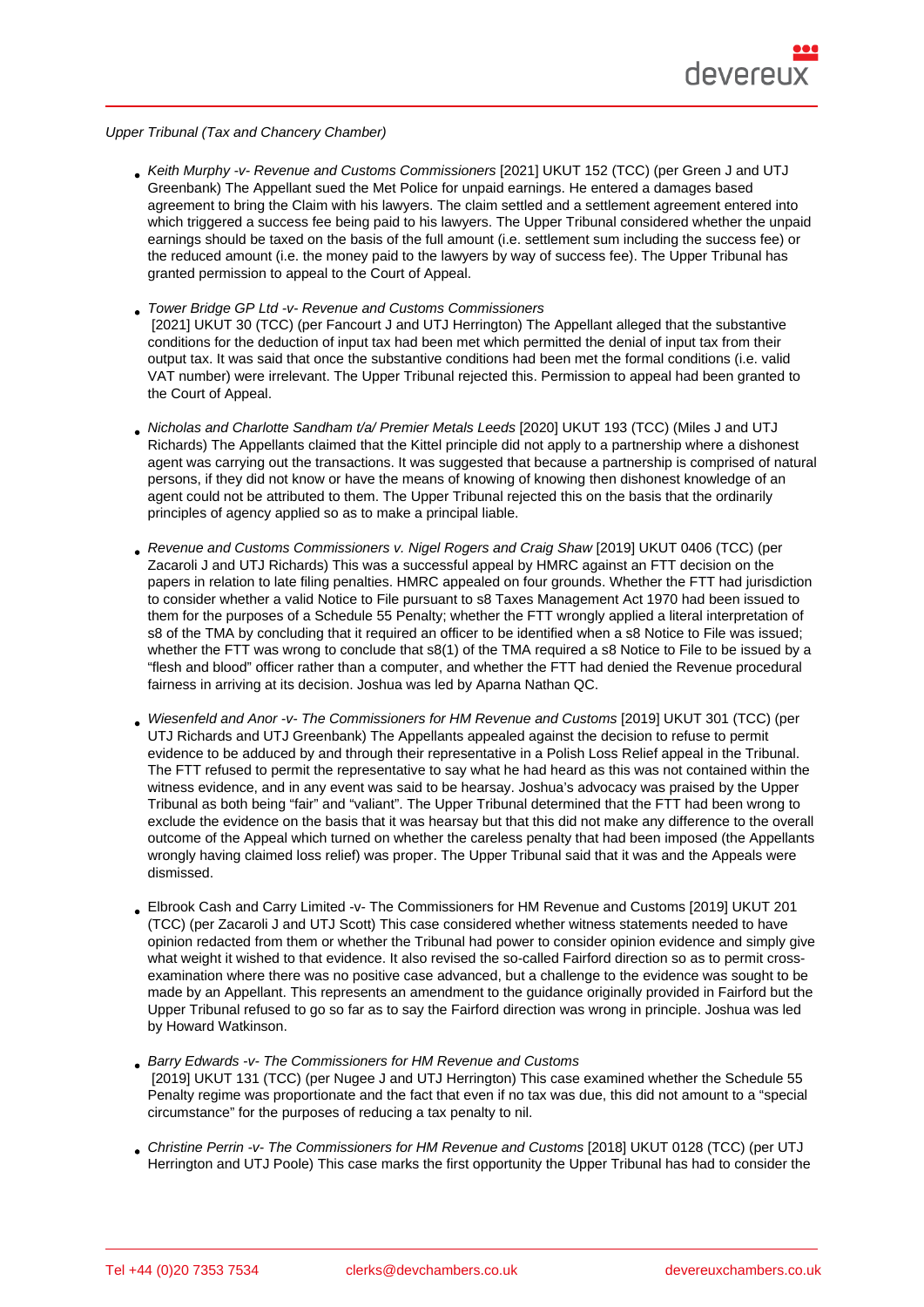test for "reasonable excuse". It is the now the leading authority applied by the First-tier Tribunal when considering whether what the taxpayer did was objectively reasonable when compared against what a reasonable taxpayer would have done.

Timothy Raggatt QC -v- The Commissioners for HM Revenue and Customs [2018] UKUT 412 (TCC) (per UTJ Herrington and UTJ Greenbank) This case dealt with the application, and confirmation, of the principles relating to "reasonable excuse" espoused in Perrin -v- HMRC. It confirmed that for an appeal against a penalty decision of the FTT, the test was one of perversity.

First-tier Tribunal (Tax Chamber)

- Patrick McAllister -v- The Commissioners for HM Revenue and Customs [2021] UKFTT 232 (TC) (per Judge McKeever) The taxpayer was given a lump sum payment by the Northern Ireland Assembly in return for a change to his employment contract to mitigate an equal pay exposure. The Tribunal considered whether the payment was from the employment. It determined that the payment was from the employment and was therefore taxable.
- Laing O'Rourke Services Ltd -v- The Commissioners for HM Revenue and Customs [2021] UKFTT 211 (TC) (per Judge Bowler) The appeal considered whether payments to employees who chose a cash allowance instead of a company car on the basis that they would use a non-company car for business use were "earnings" and therefore liable to national insurance contributions. The Tribunal dismissed the appeal. Joshua was led by Akash Nawbatt QC.
- Hayman Group Ltd -v- The Commissioners for HM Revenue and Customs [2021] UKFTT 195 (TC) (per Judge Hyde) The Appellant had exported vodka under duty suspense. That vodka never arrived at its stated destination despite being receipted on EMCS. The Revenue assessed the vodka for excise duty on the basis of an irregularity in the movement. The Tribunal found that "detection" of an irregularity required the nature of the irregularity to be known, not just that an irregularity had occurred. It dismissed the taxpayer's appeal.
- Gooch Technology Limited -v- The Commissioners for HM Revenue and Customs [2021] UKFTT 149 (TC) (per Judge Bowler) The Revenue assessed £4.6M for undeclared domestic sales. The taxpayer alleged that the sales were made in the EU and therefore were VAT exempt. The Tribunal found that the taxpayer gave unsatisfactory evidence, and that on balance the sales must have been made in the UK and not declared to the Revenue.
- DMC Business Machines plc -v- The Commissioners for HM Revenue and Customs [2021] UKFTT 72 (TC) (per Judge Citron) The Appellant challenged a decision to deny its input tax on the basis it knew or should have known the transactions were connected with fraud.
- Everyday Wholesale Ltd -v- The Commissioners for HM Revenue and Customs [2021] UKFTT 28 (TC) (per Judge Redstone) The taxpayer sought information about the Revenue's case and suggested that the Tribunal's approach was consistent with Fairford. It rejected the taxpayer's application.
- Tasca Tankers Ltd -v- The Commissioners for HM Revenue and Customs [2021] UKFTT 25 (TC) (per Judge Brannan) The Revenue applied to strike out the taxpayer's appeal on the basis that it had failed to adduce any evidence to counter its case. The Tribunal dismissed the Application. The Upper Tribunal has granted permission to appeal.
- Keith Murphy -v- The Commissioners for HM Revenue and Customs [2020] UKFTT 461 (TC) (per Judge Brannan) The Appellant sued the Met Police for unpaid earnings. He entered a damages based agreement to bring the Claim with his lawyers. The claim settled and a settlement agreement entered into which triggered a success fee being paid to his lawyers. The Tribunal dismissed the appeal. Permission to appeal was granted to the Upper Tribunal which allowed the appeal. The Upper Tribunal has granted permission to appeal to the Court of Appeal.
- Peterborough Plant Sales Ltd -v- The Commissioners for HM Revenue and Customs [2020] UKFTT 338 (TC) (per Judge Chapman) The Appellant appealed against a denial of input tax on the Kittel basis in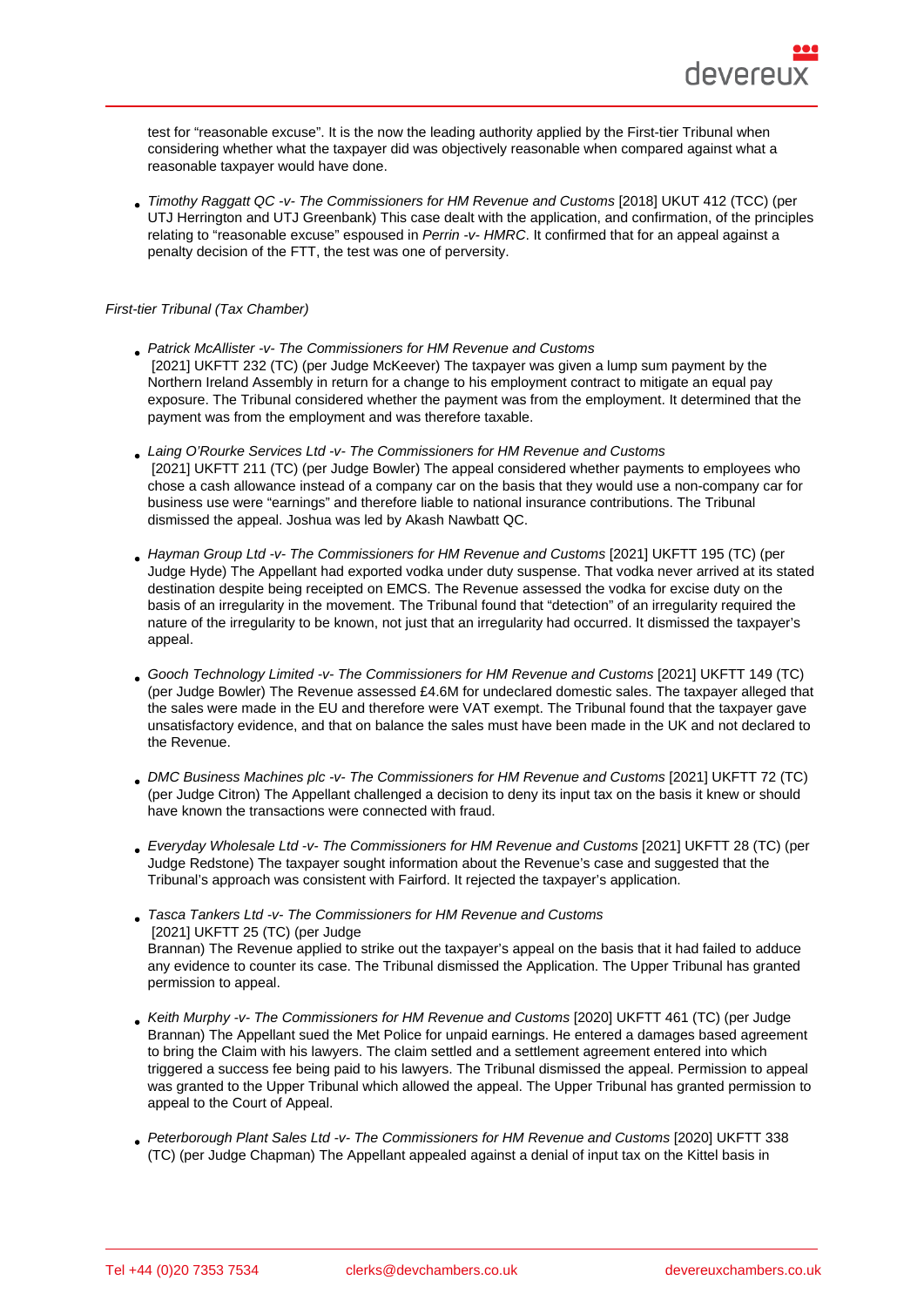respect of heavy plant machinery. The Tribunal dismissed the majority of the appeal.

- Snapcrest Ltd -v- The Commissioners for HM Revenue and Customs [2020] UKFTT 320 (TC) (per Judge Beare) The taxpayer sought permission to appeal out of time. The Tribunal accepted that permission should be granted in the circumstances of the case.
- M & M (Cambridge) LLP -v- The Commissioners for HM Revenue and Customs [2020] UKFTT 107 (TC) (per Judge Zaman) The taxpayer appealed a Kittel assessment and Mecsek denial of zero rating which resulted in the transactinos being standard rated. The Tribunal dismissed the appeal.
- Jimcaale -v- The Commissioners for HM Revenue and Customs [2020] UKFTT B1 (TC) (per Judge Bowler) The Appellant sought to challenge a civil evasion penalty and excise civil evasion penalty following her entry through the green channel at Heathrow airport carrying 61kgs of shisha tobacco. The Tribunal found that the conduct was dishonest and dismissed the appeal.
- CF Booth Ltd -v- The Commissioners for HM Revenue and Customs [2020] UKFTT 35 (TC) (per Judge McNall) The Tribunal considered whether the taxpayer could suggest it did not know of a connection with fraud in the associated penalty proceedings despite the earlier finding of fact, after trial, that it did know. The Tribunal found that it would be inappropriate and struck it out, in part, as an abuse. Permission to appeal to the Upper Tribunal has been granted.
- Canmi Ltd -v- The Commissioners for HM Revenue and Customs [2019] UKFTT 16 (TC) (per Judge Popplewell) The Appellant sought a stay behind Glenn Martin Perfect which was referred to the CJEU. The Tribunal dismissed the Application to stay.
- Zafar Khan -v- The Commissioners for HM Revenue and Customs [2019] UKFTT 751 (TC) (per Judge Aleksander) The Tribunal was invited to dismiss an appeal on the basis that the taxpayer failed to comply with an unless order. The Appeal was struck out. Permission to appeal has been granted to the Upper Tribunal.
- Mohammed Arif -v- The Commissioners for HM Revenue and Customs [2019] UKFTT 711 (TC) (per Judge Connell) The Appellant sought to challenge a civil evasion penalty and excise civil evasion penalty following her entry through the green channel at Heathrow airport carrying 61kgs of shisha tobacco. The Tribunal found that the conduct was dishonest and dismissed the appeal.
- Impact Contracting Solutions Ltd -v- The Commissioners for HM Revenue and Customs [2019] UKFTT 646 (TC) The Tribunal was faced with an Application expedite an appeal following it being deregistered from VAT with immediate effect. The Tribunal considered what the appropriate rest for expedition was in the Tribunal.
- Euro Beer Distribution Ltd -v- The Commissioners for HM Revenue and Customs [2019] UKFTT 566 (TC) (per Judge Staker) This was an appeal against a VAT deregistration on the basis that it ceased to make or have the intention of making taxable supplies as well as a revocation of a WOWGR. The Tribunal found that its jurisdiction when considering deregistration from VAT in this context was both appellate and supervisory. [Relying upon Judge Robin Vos' decision of David Lowe -v- HMRC it was said that the Tribunal has a full](https://bit.ly/2ZyCVJo)  appellate jurisdiction in relation to the question whether the Appellate has ceased to be registerable, and once that is established the Tribunal has supervisory jurisdiction in respect of the discretion that has been exercised. The Tribunal arrived at the orthodox position in respect of the WOWGR appeal (namely the Gora jurisdiction). The Tribunal dismissed the Appellant's appeals.
- The Commissioners for HM Revenue and Customs -v- EDF Tax Ltd (in creditors' voluntary liquidation) (per Judge Mosedale) This was only the third appeal to be considered by the Tribunal when assessing whether an tax arrangement was "notifiable" or should be "treated as notifiable" for the purposes of the Finance Act 2004 (i.e. the DOTAS provisions). The Tribunal found that the Delta Arrangement at the heart of the [Application were notifiable arrangements as they had three hallmarks present \(premium fee, standardis](https://bit.ly/2AoN0QR)ed tax products and employment income through third parties). It also found that EDF Tax was a promoter within the meaning of ss307 of the Finance Act 2004.
- Field Opportunities Limited -v- The Commissioners for HM Revenue and Customs [2019] UKFTT 531 (TC) (per Judge Beare and Ms Hunter) This was the first PPI Data case to come before the Tribunal wherein the allegation was that the taxpayer knew or should have known that its transactions were connected with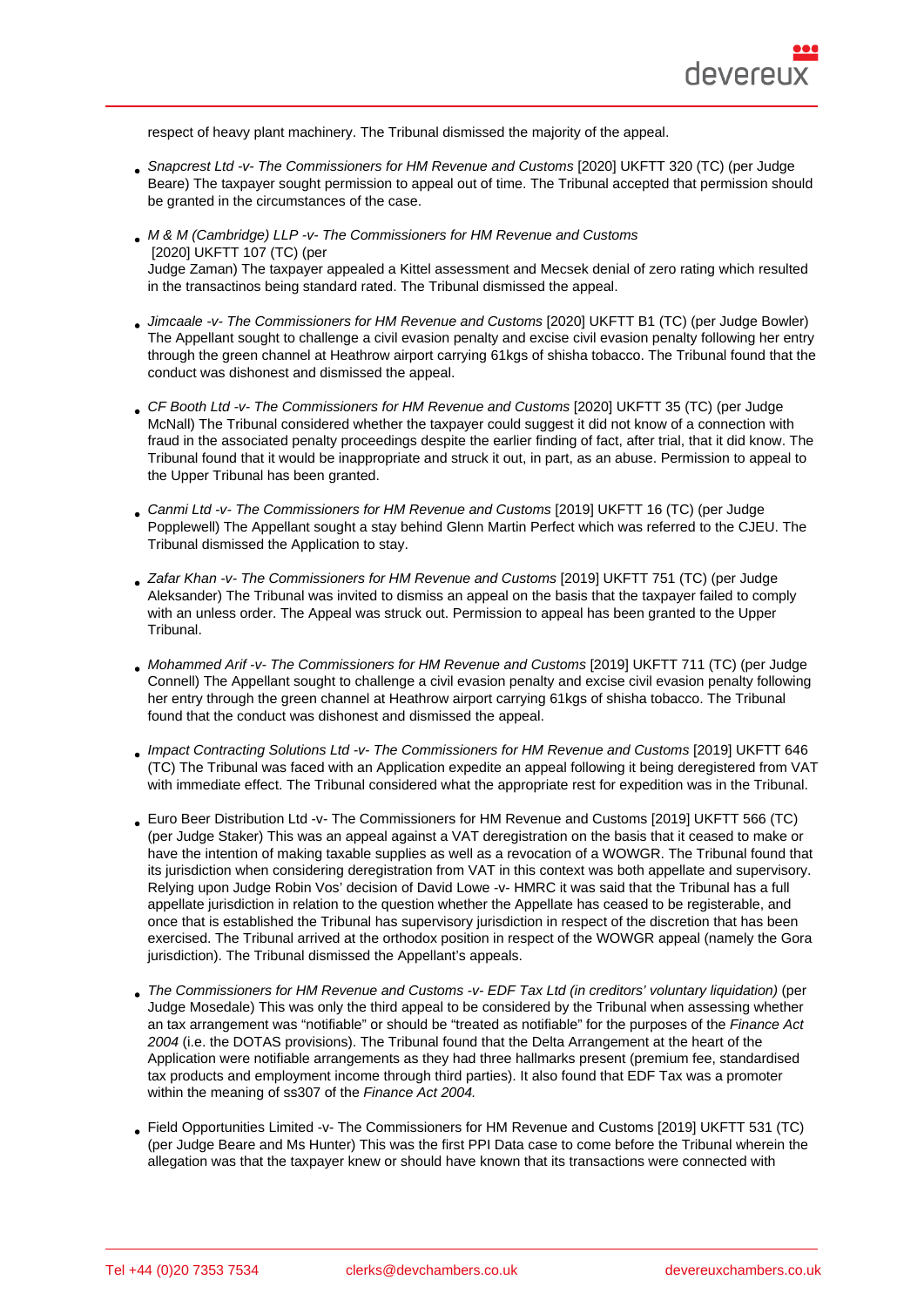fraudulent default. This case involved considering of data protection laws from the time of the transactions and required the Revenue to obtain multiple expert statements dealing with how the market operated at the time including what the reasonable business in the market should have known. The Revenue were successful in persuading the Tribunal that the taxpayer should have known its transactions were connected with fraudulent default.

Sandhamtrading (t/a Premier Metals Leeds) -v- The Commissioners for HM Revenue and Customs [2019] UKFTT 218 (TC)

 (per Judge Rupert Jones and Mr Farooq) This was an MTIC case where the sole question was whether an agent of a partnership could have their knowledge imputed to the partnership for the purposes of the Kittel [test.](https://bit.ly/2Zvt9b9)

[Michael Gold and](https://bit.ly/2Zvt9b9) Anne Elizabeth Gold t/a Goldhill Associates -v- The Commissioners for HM Revenue and Customs [2019] UKFTT 186 (TC)

 (per Judge Allatt and Mrs Farquharson) This was an MTIC case where the Appellant trader was one of the largest sellers of cheat game ware and was the sole authorised distributor in the United Kingdom for similar [products.](https://bit.ly/2VFoKBm)

- [Tower Bridge GP Limited -v- The](https://bit.ly/2VFoKBm) Commissioners for HM Revenue and Customs [2019] UKFTT 176 (TC) (per Judge Rupert Jones) This was the first case which dealt with the obligations to retain valid invoices, alternative evidence which could be accepted by an officer and the impact of the Court of Appeal decision of Zipvit Limited -v- HMRC [2018] EWCA Civ 1515. There was also an associated MTIC. This decision also [marks one of the first financial institutions to come before the Tribunal following the carbon credit trading i](https://bit.ly/31DfDEV)n 2009 which saw carousel fraud spike across the entire European Union.
- Arthur & Ors -v- The Commissioners for HM Revenue and Customs [2018] UKFTT 703 (TC) (per Judge Short and Mr Bird) This was a Schedule 36 Information Notice case in respect of 4 Appellants. The Tribunal also considered, in part, what was necessary to bring a valid appeal before the Tribunal.
- [Goldshine Trade Limited -v- The Commissioners for HM Revenue and Customs \[2018\] UKFT](https://bit.ly/3dXzHo6)T 601 (TC) (per Judge Rupert Jones) This was an Application by the taxpayer to extend the time for filing its Notice of Appeal on the basis that the Revenue were said to have assessed out of time. The Judge found that it was arguable that the Revenue had assessed out of time, but dismissed the Application.
- [Fameface Import Limited -v- The Commissioners for HM Revenue and Customs \[2018\] UKFTT 565 \(TC\)](https://bit.ly/3eVkEMW) (per Judge Beare) This was an Application to extend time to bring an appeal. Judge Beare determined that time should not be extended.
- [Brian Giles -v- The Commissioners for HM Revenue and Customs \[2018\] UKFTT 536 \(TC\) \(per Judge](https://bit.ly/3iqEzp5)  Popplewell and Mrs Akhtar) which was a case involving tobacco that was being held by the taxpayer without duty having been paid. The tribunal found that it could not go behind the condemnation proceedings which were not challenged and that there was no reasonable excuse when judging what the Appellant did against [the reasonable taxpayer in the position of the Appellant.](https://bit.ly/2NOVwLV)
- CF Booth Limited -v- The Commissioners for HM Revenue and Customs [2017] UKFTT 813 (TC) (per Judge Brooks and Mrs Hunter) This was a denial of zero rating appeal, the first Mecsek appeal and a Kittel appeal. The Tribunal found that the Appellant knew its transactions were connected with fraudulent evasion of VAT.
- [Elbrook \(Cash and Carry\) Limited -v- The Commissioners for HM Revenue and Customs \[2017\] U](https://bit.ly/3imoCjT)KFTT 650 (TC) (per Judge Brooks) This was an Application for further and better particulars made unsuccessfully by the Appellant.
- [Unicorn Shipping Limited -v- The Commissioners for HM Revenue and Customs \[2017\] UKFTT 464 \(TC\)](https://bit.ly/2VDQpTl) [\(per](https://bit.ly/2VDQpTl) Judge Mosedale) This was a case in which the Commissioners sought, and were granted, further and better particulars.
- [JTC Environment Limited -v- The Commissioners for HM Revenue and Customs \[2017\] UKFTT 155 \(TC\)](https://bit.ly/2BXL1Dp) (per Judge Hyde) This was a case in which the Commissioners were, and did, successfully resist permission to appeal being granted out of time.